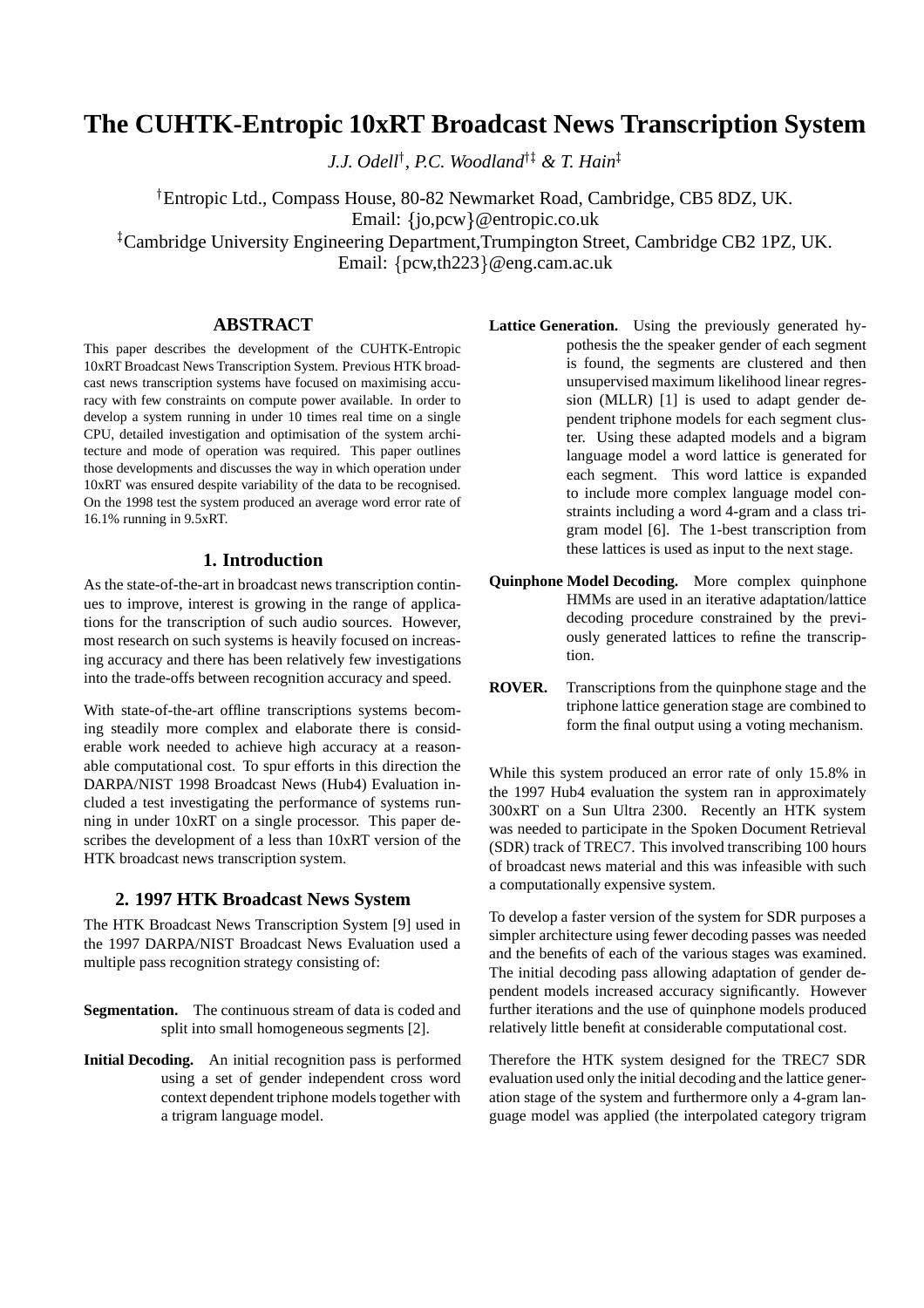was not used). The further stages using quinphone models were discarded (together with the ROVER system combination phase). These changes reduced the runtime to approximately 50xRT but increased the word error rate from 15.8% to 17.4% [4]. The increase in error rate was mainly due to just using the simpler and computationally more efficient triphone models with additional search errors responsible for under 0.2% of the errors. The HTK SDR system was used as the basis for developing a system to operate in less than 10xRT.

#### **3. System Development**

The execution time of the HTK SDR system can be broken down into: segmentation 4xRT; first pass decode 10xRT; clustering and adaptation 1xRT; second pass decode/lattice generation 30xRT; and language model application 3xRT.

Although these times were dominated by decoding, a system operating in under 10xRT requires faster operation of all components. The search for these gains were focused in the following areas.

# **3.1. Platform choice**

The choice of computing platform was left open for the DARPA evaluation and an obvious way decrease runtime is to increase the speed of the computer used. However knowing which machine is best for decoding is not easy. Although standard benchmarks, such as SPECint95, are useful for comparing different systems none of them accurately reflects decoding performance.

Accurate comparisons required testing the decoder on each platform of interest. These tests showed that, although a Sun Ultra 2300 gave good performance for coding data, training models and other similar jobs (where compute requirements were dominated by floating point operations), an Intel Pentium II CPU was significantly faster for decoding. By October 1998, Intel had also released the Pentium II Xeon processor in which the 512K L2 cache operates at full rather than half core speed. Therefore a Dell Precision 610 workstation (with a 450MHz Intel Pentium II Xeon with 512Kb L2 cache) was chosen as the main compute platform. In tests the faster cache led to 6-8% faster decoder operation on a Xeon than on the equivalent Pentium II.

|            | Precision 610      | Intel N440BX        | Ultra 2300       |
|------------|--------------------|---------------------|------------------|
| <b>CPU</b> | Pentium II Xeon    | Pentium II          | <b>U</b> ltra    |
|            | $450$ MHz $512$ Kb | 450MHz 512Kb        | $300$ MHz $2$ Mb |
| OS.        | Windows NT         | <b>RedHat Linux</b> | Sun Solaris      |
| Complier   | Intel $2.4$        | $\csc 2.7.2$        | Sun $4.2$        |

Table 1: Platform details

Further tests under different operating systems indicated that

compiler efficiency was also an important issue. The Intel C compiler (version 2.4) seemed particularly efficient with the decoder running almost 20% faster than when compiled with gcc v2.7.2. Table 1 shows details of the various platforms.

It should be noted that, although for convenience some of the less time critical processes were run on a Sun Ultra 2300 machine or an Intel PII based machine running Linux, (with the main decoding jobs run on the Dell Precision 610 under Windows NT), the runtimes quoted for the final 10xRT system are wall clock times for a single process.

# **3.2. Segmentation and Classification**

The segmenter developed for the 10 times real-time system is a simplified version of the one used in the 1997 and 1998 Hub4 evaluation for the unconstrained compute system[2]. The simplified segmenter achieves similar accuracy yet runs approximately four times faster than the full system. Like the full system it consists of three components: classification, gender dependent phone recognition and smoothing.

|                      | BNeval <sub>98_1</sub> | BNeval <sub>98_2</sub> |
|----------------------|------------------------|------------------------|
| Classification       | 0.065                  | 0.065                  |
| Adaptation $(2x)$    | 0.134                  | 0.134                  |
| Phone recognition    | 0.308                  | 0.307                  |
| Smoothing/clustering | 0.264                  | 0.325                  |
| Overall              | $0.905$ xRT            | $0.964 \text{ xRT}$    |

Table 2: Segmentation runtime for two halves of the 1998 Hub4 Evaluation Set (BNeval98\_1 and BNeval98\_2)

Speed improvements in the classification stage was achieved by reducing the number of MLLR adaptation iterations to 2 with decoding in each iteration. The phone recogniser was simplified by reducing the number of mixture components per state of each phone to 8. Further speedup was achieved by more efficient probability computation and caching in decoding. Compared to the segmentation used for the unconstrained system, this scheme increased the overall word error rate on the 1997 Hub4 evaluation set, BNeval97, by 0.3%. The per frame classification accuracy for non-speech was decreased by 2% absolute while a further 6 seconds of speech were incorrectly discarded. The performance degradation on the 1998 Hub4 evaluation set, BNeval98, was somewhat higher with a 5% absolute reduction in accuracy for nonspeech classification and 10 seconds additional discarded speech. Table 2 shows real-time factors for the 1998 Hub4 evaluation set running on a Sun Ultra 2300. Apart from the smoothing and clustering stage all real-time factors appear to be data set independent.

# **3.3. Decoding Parameters**

Experiments were performed using the TREC7 SDR system as a starting point to measure the effect on accuracy of tighter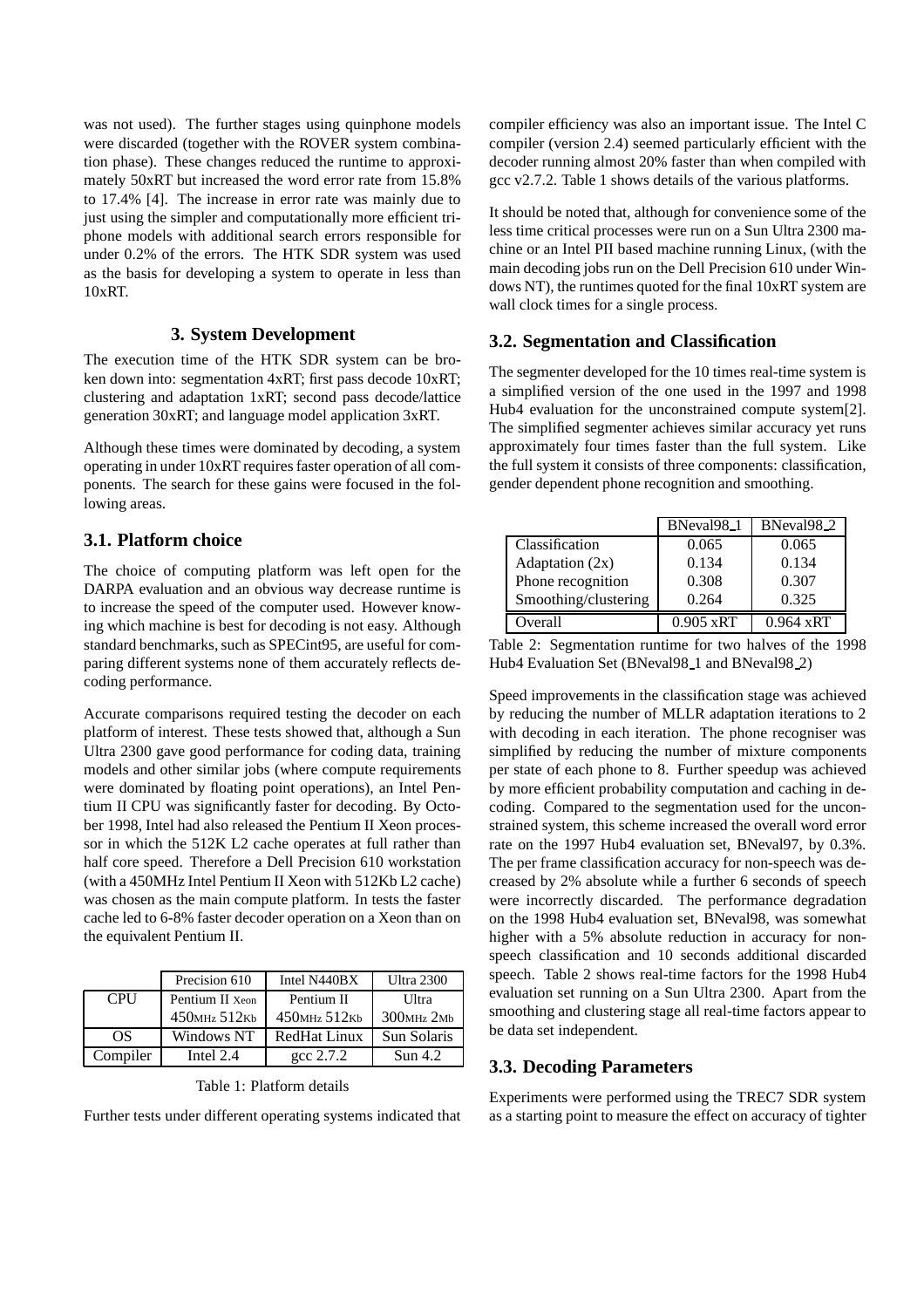pruning in the decoder. Experiments varying the decoding parameters indicated that it was possible to reduce decoding times by another factor of two without introducing a large numbers of search errors but that faster decoding (at 1-3 xRT) resulted in a significant number of search errors. Figure 1 shows the word error rate versus runtime (expressed as xRT runtime normalised for a Dell Precision 610) for these tests. These results used a single set of wideband acoustic models trained on the 1997 training data.

More detailed investigation of the effects of each of the decoding parameters together with efficiency improvements and the use of an optimised set of HMMs allowed the determination of an improved set of decoding parameters which increased decoding speed by a factor of two without increasing the error rate.



Figure 1: Error rate versus runtime

Also shown in Fig. 1 is the accuracy and speed of this final operating point. Note that although the final operating point used the same dictionary and language model as the other points shown, the optimised HMMs were trained on data from both the 1997 and 1998 training pools which increases accuracy by about 0.9%.

# **3.4. Variability of decode speed**

Another concern when designing a system for guaranteed operation in under 10 times real time is the variability in decoding speed over different segments of speech.

Figure 2 shows a graph of segment cluster decode time (for typical first pass decoder settings) versus duration of the cluster for the first pass decode of BNeval97. This shows that the real time ratio for decoding can vary widely (from 0.71 to 4.81 xRT).

Attempts to limit the CPU time available for processing each frame significantly increased the number of search errors. Consequently, a higher level method of governing the com-



Figure 2: Variation in decode time

pute requirements was needed. Fortunately, it was found that, despite using different models (together with adaptation), the processing time for the second pass decode was much more closely correlated with the first pass time than the first pass time is with segment duration (an average correlation of 0.95 versus 0.75).



Figure 3: Decode time ratio

Figure 3 shows a graph of second pass decode time versus the first pass decode time. This shows a much more linear and correlated relationship with a maximum ratio between second and first pass times of 3.48 and a minimum of 1.61.

This relationship allows us to accurately predict the CPU requirements of the second pass based on the time taken by the first pass or even to choose the second pass parameters on the basis of predicted second pass time.

The final 10xRT system adopts this latter approach with the decoder operating point for the second pass selected to ensure that the estimated system runtime is under 10xRT. This was accomplished by estimating the second pass/first pass decode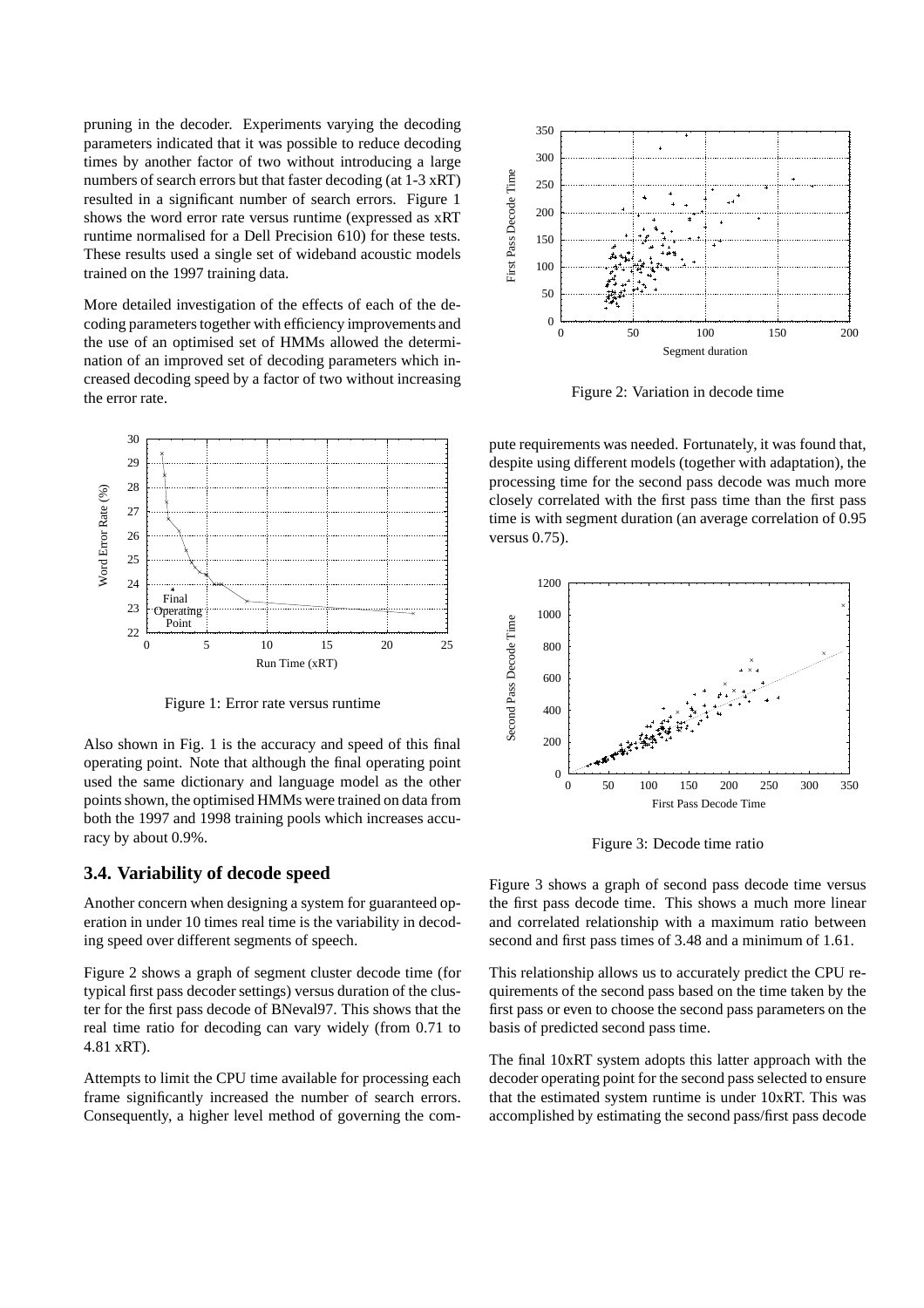time ratio for a variety of operating points and using a simple decision rule to choose the most appropriate configuration once first pass times were available.

# **4. Evaluation System Description**

The CUHTK-Entropic system used in the 10xRT spoke of the 1998 DARPA Hub4E Evaluation operates in a number of stages. First, the audio is processed by the segmenter which generates three categories of segments: wideband speech, narrowband speech and music. No further processing of music segments takes place and gender assignment of the speech segments is ignored.

For recognition, a 39 dimensional feature vector consisting of 13 MF-PLP cepstral parameters (including  $c_0$ ) and their first and second differentials is used to represent each frame of data. Cepstral mean normalisation of each segment is applied.

Two sets of cross word triphone context dependent HMMs were produced from the 1997 and 1998 Broadcast news training data supplied by the LDC. The first set of models (HMM1) was used for the initial decoding pass and consisted of 8893 distinct models sharing 4011 tied states each represented by a 16 component Gaussian mixture distribution. State tying was based on decision trees generated by a version of the algorithm described in [11].

The models were initially trained on data coded at the full 8kHz bandwidth. These wideband models were then single pass retrained using the same data with a 125-3750Hz data analysis data to produce a set of narrowband models.

|                | Word Error Rate (%) |          |          |  |
|----------------|---------------------|----------|----------|--|
|                | BNdev96ue           | BNeval97 | BNeval98 |  |
| F <sub>0</sub> | 11.1                | 12.9     | 12.1     |  |
| F1             | 25.8                | 19.7     | 22.2     |  |
| F2             | 34.1                | 27.9     | 27.5     |  |
| F <sub>3</sub> | 32.0                | 32.8     | 23.9     |  |
| F4             | 23.2                | 25.6     | 21.8     |  |
| F <sub>5</sub> | 22.5                | 25.1     | 29.4     |  |
| FX             | 64.3                | 43.1     | 36.5     |  |
| Overall        | 26.8                | 21.4     | 21.2     |  |

Table 3: First pass results

The recogniser used for both the first and second pass is the LVX decoder which forms part of the version 2 release of Entropic's HAPI programming interface [8]. This is a single pass time synchronous decoder incorporating cross word triphones and a trigram language model into a single lattice generating pass. The 4-gram language model is applied to the generated lattice to produce the single most likely hypothesis for each segment.

This hypothesis was then used to determine a gender assignment for each segment as well as estimate a transformation set for each cluster of segments. Table 3 gives the breakdown of results from this first pass into NIST "focus" condition for the BNdev96ue (the 1996 Hub4 unpartioned evaluation development test set), BNeval97 and BNeval98 test sets. The computational requirement for this complete first-pass system is about 3xRT.

Gender determination and subsequent recognition used the gender dependent HMMs (HMM2). These were trained in the same way as the first pass models but consisted of 13428 distinct models sharing 5606 tied states each represented by a 20 components mixture Gaussian. Retraining on narrow band data gave both wide and narrow band versions of this model set for which gender dependent male and female models were produced.

Gender assignment was performed by rescoring the hypothesis produced by the first pass using models representing both genders and selecting the one with the highest likelihood to best represent the segment.

Once the speaker gender had been determined for each segment a top-down clustering of segments for each gender at each bandwidth was performed using the covariance based algorithm described in [3]. This process assigned each segment to a single cluster and an adaptation transformation set was generated for each cluster using the results of the first pass decode as the hypothesis for unsupervised adaptation.

These transform sets were estimated using a computationally efficient approximation to MLLR. Compared to the exact approach described in [5] the accuracy is only slightly reduced (by approximately 0.1% absolute or less than 1% relative) but the computation required to estimate each transformation set is significantly reduced.

The second decoding pass used the transforms estimated for each cluster to adapt the appropriate HMM2 model set and then decode each segments into a lattice of hypotheses.

The toolkit described in [7] was used to interpolate the 4 gram language model with the word category trigram. Each lattice was expanded and augmented to include both the 4 gram language model and the category trigram probabilities. These were then interpolated and the overall language model probability weighted and combined with the acoustic likelihoods (also stored in the lattice) to find the most likely final hypothesis with a modified A\* search. Finally an alignment procedure was used to determine the word start and end times to include in the final system output.

Apart from a reduction in the vocabulary from over 65k words to approximately 60k words the language models and dictionaries from the main HTK system [10] were used unchanged.